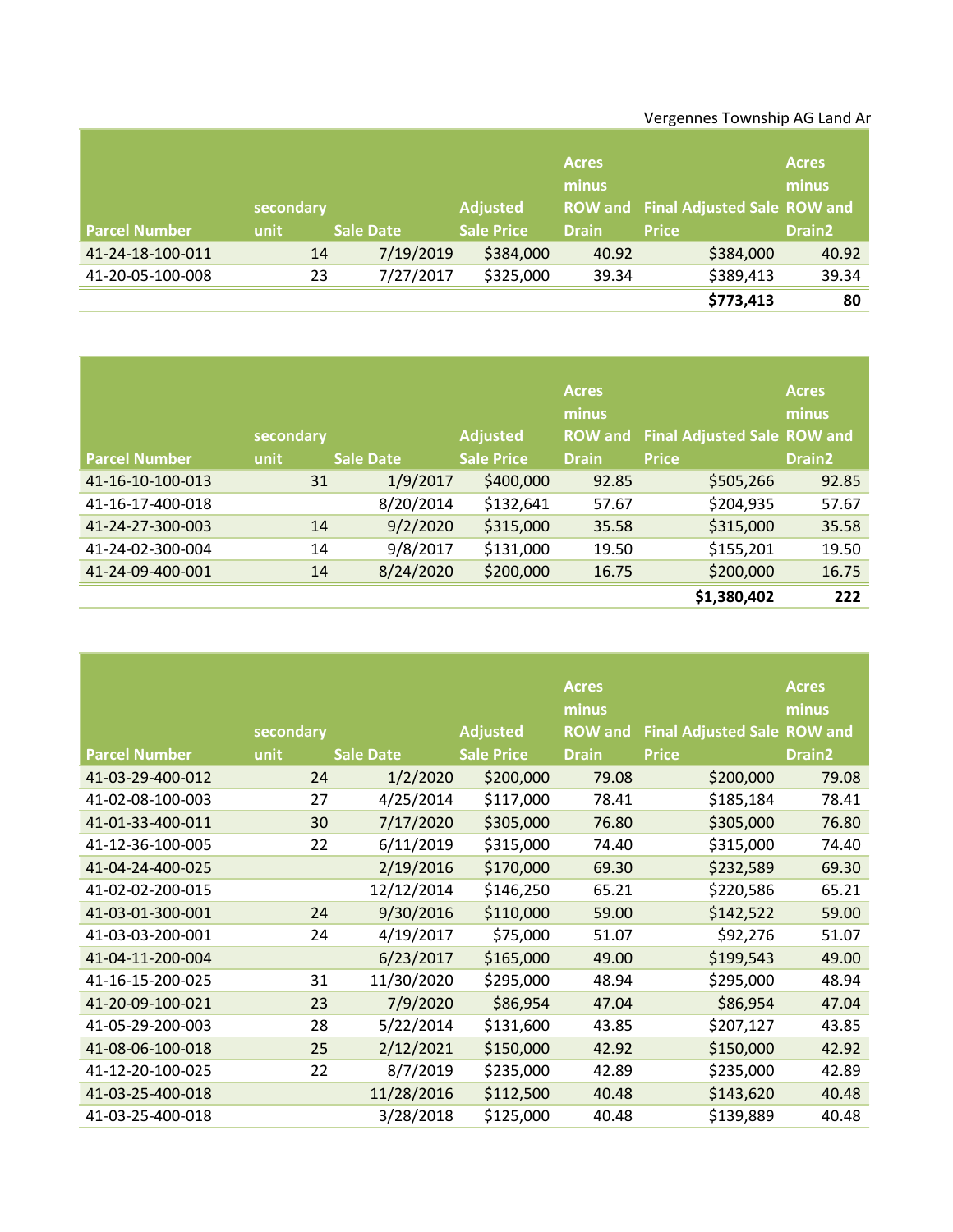| 41-03-10-100-005 | 24 | 8/31/2016  | \$95,000  | 40.00 | \$124,022   | 40.00 |
|------------------|----|------------|-----------|-------|-------------|-------|
|                  |    |            |           |       |             |       |
| 41-12-27-300-002 |    | 1/30/2020  | \$229,000 | 40.00 | \$229,000   | 40.00 |
| 41-03-10-100-005 | 24 | 9/19/2019  | \$110,000 | 39.79 | \$110,000   | 39.79 |
| 41-08-09-300-033 |    | 4/7/2016   | \$125,000 | 39.58 | \$169,052   | 39.58 |
| 41-03-28-100-008 |    | 4/20/2016  | \$180,000 | 39.00 | \$242,667   | 39.00 |
| 41-01-14-300-005 |    | 8/12/2016  | \$87,500  | 38.66 | \$114,748   | 38.66 |
| 41-04-31-400-019 |    | 1/23/2014  | \$80,000  | 37.94 | \$129,037   | 37.94 |
| 41-12-05-100-006 |    | 2/12/2018  | \$140,000 | 34.45 | \$158,789   | 34.45 |
| 41-08-04-400-022 |    | 11/19/2014 | \$88,000  | 32.79 | \$133,393   | 32.79 |
| 41-08-04-400-023 | 25 | 5/1/2019   | \$85,000  | 29.71 | \$85,000    | 29.71 |
| 41-03-22-200-042 |    | 5/15/2017  | \$104,000 | 27.22 | \$127,069   | 27.22 |
| 41-08-06-300-019 |    | 8/2/2018   | \$115,575 | 24.45 | \$124,639   | 24.45 |
| 41-08-06-300-019 |    | 5/5/2016   | \$85,000  | 24.40 | \$114,175   | 24.40 |
| 41-20-12-200-039 |    | 5/4/2016   | \$81,200  | 23.20 | \$109,097   | 23.20 |
| 41-20-12-200-039 |    | 2/17/2017  | \$84,000  | 23.20 | \$105,058   | 23.20 |
| 41-04-31-300-030 |    | 7/2/2015   | \$65,000  | 21.49 | \$93,773    | 21.49 |
| 41-12-18-400-017 |    | 8/31/2018  | \$105,000 | 20.36 | \$112,270   | 20.36 |
| 41-01-22-200-002 |    | 8/14/2015  | \$55,500  | 20.00 | \$79,302    | 20.00 |
| 41-08-12-100-001 |    | 4/14/2014  | \$50,000  | 19.50 | \$79,319    | 19.50 |
| 41-03-30-476-001 | 24 | 11/8/2019  | \$65,000  | 19.49 | \$65,000    | 19.49 |
| 41-07-14-100-010 |    | 9/24/2015  | \$65,000  | 19.43 | \$92,024    | 19.43 |
| 41-03-33-301-005 | 24 | 7/30/2020  | \$114,000 | 19.36 | \$114,000   | 19.36 |
| 41-03-03-100-007 |    | 9/9/2016   | \$58,500  | 16.57 | \$76,199    | 16.57 |
| 41-06-21-300-043 |    | 4/7/2017   | \$125,000 | 15.92 | \$154,286   | 15.92 |
| 41-12-04-100-011 |    | 10/5/2018  | \$82,500  | 14.99 | \$87,265    | 14.99 |
| 41-02-22-300-047 | 27 | 8/25/2020  | \$85,000  | 14.76 | \$85,000    | 14.76 |
| 41-03-09-200-021 | 24 | 6/23/2020  | \$69,900  | 14.58 | \$69,900    | 14.58 |
| 41-12-16-100-023 | 22 | 10/23/2020 | \$30,000  | 13.20 | \$30,000    | 13.20 |
| 41-12-05-200-026 | 22 | 4/25/2018  | \$70,000  | 12.38 | \$77,718    | 12.38 |
| 41-12-05-200-026 | 22 | 9/25/2020  | \$71,000  | 12.10 | \$71,000    | 12.10 |
| 41-12-05-200-026 | 22 | 3/11/2021  | \$78,000  | 12.10 | \$78,000    | 12.10 |
| 41-06-11-200-048 |    | 4/5/2018   | \$92,000  | 11.31 | \$102,747   | 11.31 |
| 41-09-36-255-003 | 13 | 5/20/2019  | \$126,000 | 11.23 | \$126,000   | 11.23 |
| 41-10-36-227-003 | 26 | 6/11/2020  | \$65,000  | 10.89 | \$65,000    | 10.89 |
| 41-03-16-400-015 | 24 | 3/18/2021  | \$100,000 | 10.11 | \$100,000   | 10.11 |
| 41-07-13-400-003 |    | 7/9/2019   | \$72,500  | 10.00 | \$72,500    | 10.00 |
| 41-08-22-300-004 |    | 5/3/2019   | \$58,000  | 10.00 | \$58,000    | 10.00 |
| 41-01-08-100-017 | 30 | 11/30/2020 | \$48,000  | 9.04  | \$48,000    | 9.04  |
|                  |    |            |           |       | \$7,163,339 | 1,742 |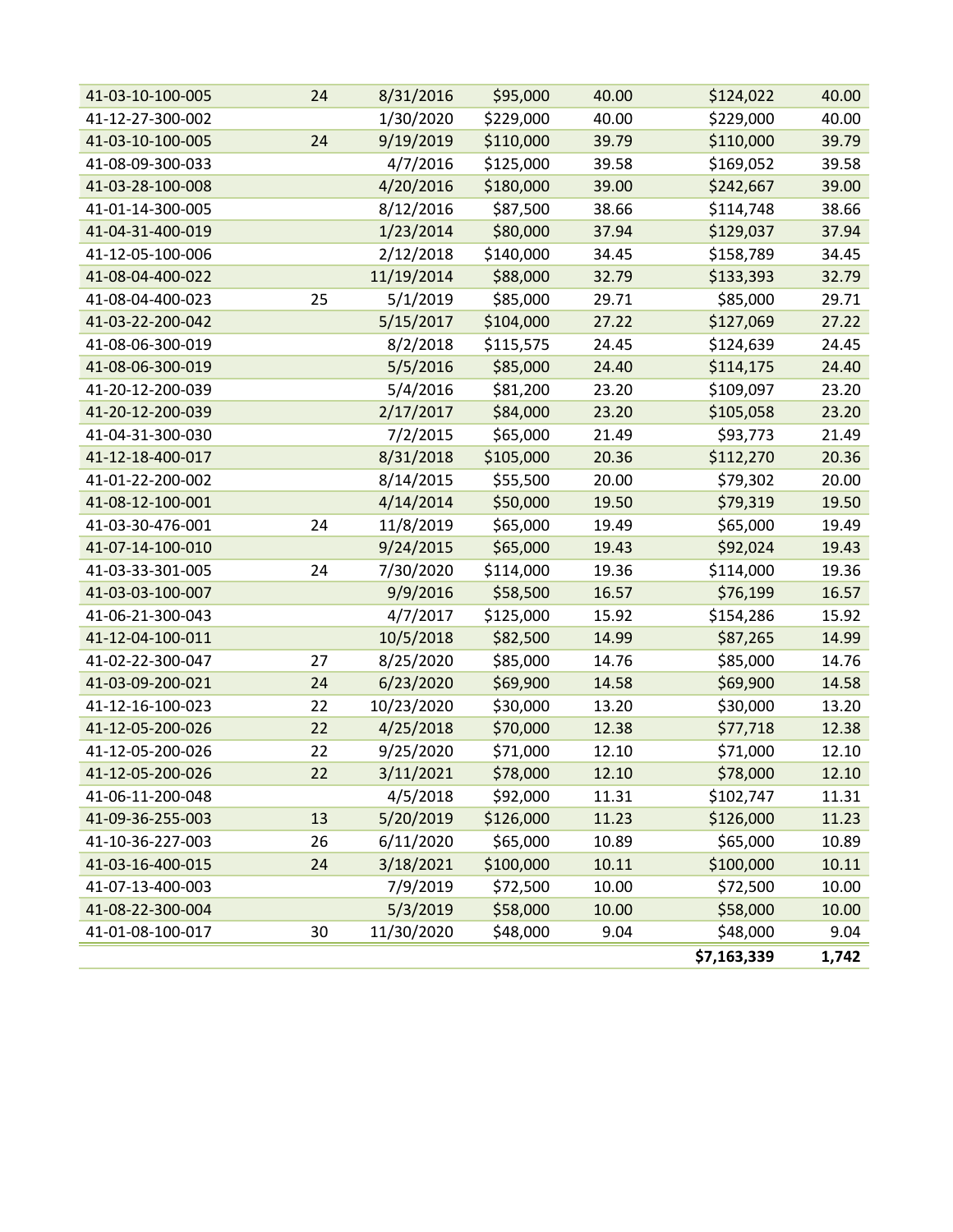## alysis<br>
Township

| <b>Average</b><br>of \$ per |               | Median of Weighted \$    |            |
|-----------------------------|---------------|--------------------------|------------|
| <b>Acre for</b>             |               | \$ per Acre per Acre for | land_Tilla |
| Land                        | for Land Land |                          | bleAcres   |
| \$9,384                     | \$9,384       | \$9,384                  | 9481.165   |
| \$9,899                     | \$9,899       | \$9,899                  | 4905.876   |
|                             |               | \$9,636                  |            |

<u> Tanzania (</u>

| <b>Average</b><br>of $$$ per<br><b>Acre for</b> |          | Median of Weighted \$<br>\$ per Acre per Acre for | land_Tilla |
|-------------------------------------------------|----------|---------------------------------------------------|------------|
| Land                                            | for Land | Land                                              | bleAcres   |
| \$5,442                                         | \$5,442  | \$5,442                                           | 5370.367   |
| \$3,554                                         | \$3,554  | \$3,554                                           | O          |
| \$8,853                                         | \$8,853  | \$8,853                                           | 9481.165   |
| \$7,959                                         | \$7,959  | \$7,959                                           | 9481.165   |
| \$11,940                                        | \$11,940 | \$11,940                                          | 9481.165   |
|                                                 |          | \$6,208                                           |            |

| <b>Average</b>  |          |                              |                 |
|-----------------|----------|------------------------------|-----------------|
| of \$ per       |          | <b>Median of Weighted \$</b> |                 |
| <b>Acre for</b> |          | \$ per Acre per Acre for     | land_Tilla      |
| <b>Land</b>     | for Land | Land                         | <b>bleAcres</b> |
| \$2,529         | \$2,529  | \$2,529                      | 4906.527        |
| \$2,362         | \$2,362  | \$2,362                      | 5682.773        |
| \$3,971         | \$3,971  | \$3,971                      | 6732.047        |
| \$4,234         | \$4,234  | \$4,234                      | 7739.809        |
| \$3,356         | \$3,356  | \$3,356                      | 0               |
| \$3,383         | \$3,383  | \$3,383                      | 0               |
| \$2,416         | \$2,416  | \$2,416                      | 4906.527        |
| \$1,807         | \$1,807  | \$1,807                      | 4906.527        |
| \$4,072         | \$4,072  | \$4,072                      | O               |
| \$6,028         | \$6,028  | \$6,028                      | 5370.367        |
| \$1,849         | \$1,849  | \$1,849                      | 4905.876        |
| \$4,724         | \$4,724  | \$4,724                      | 10298.02        |
| \$3,495         | \$3,495  | \$3,495                      | 5034.489        |
| \$5,479         | \$5,479  | \$5,479                      | 7739.809        |
| \$3,548         | \$3,548  | \$3,548                      | 0               |
| \$3,456         | \$3,456  | \$3,456                      | 0               |